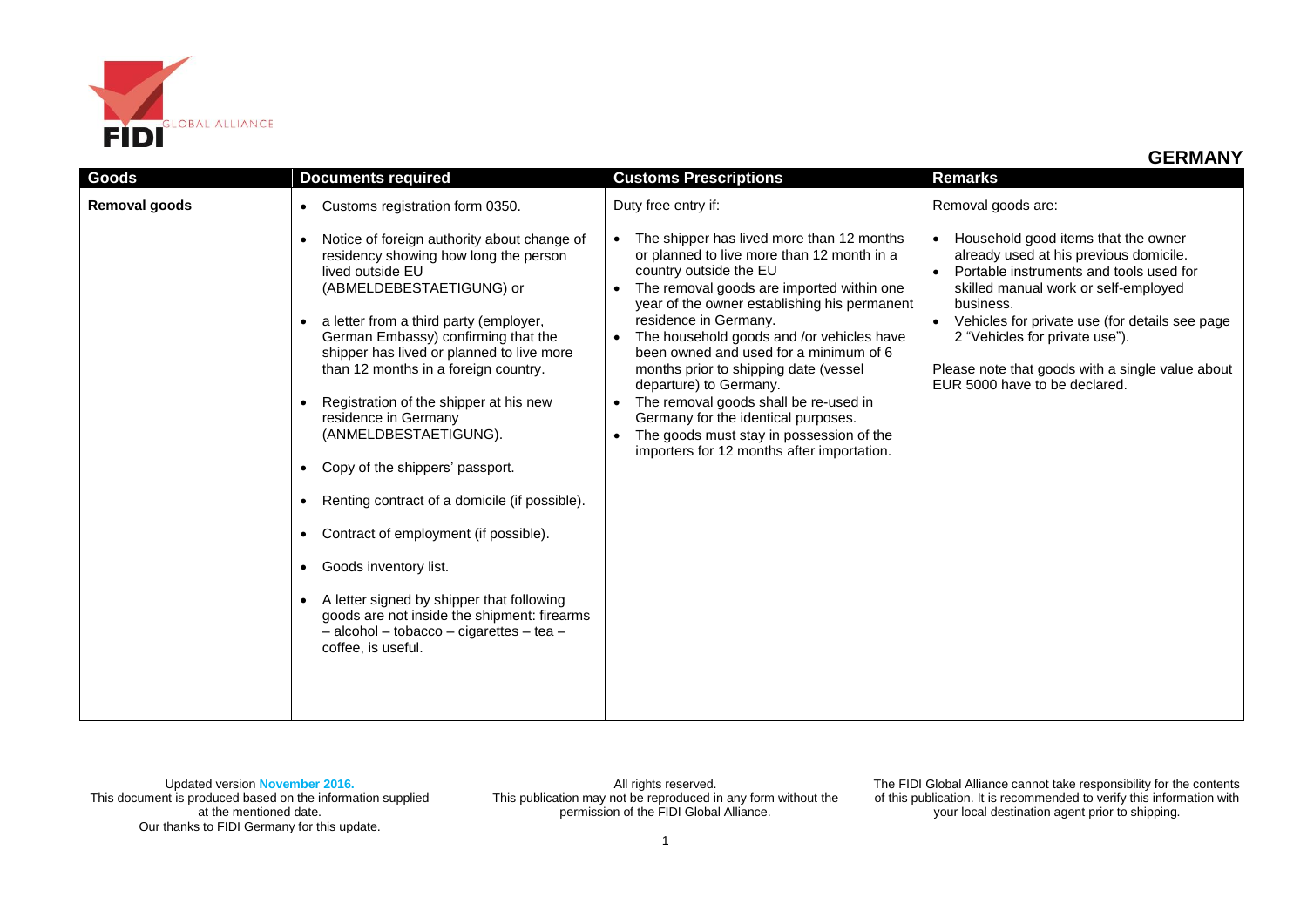

| <b>Goods</b>               | <b>Documents required</b>                                                                                                                                                                                                                                                        | <b>Customs Prescriptions</b>                                                                                                                                                                                                                                                                                                                                                                                                                                                                                                                                                                                                                                  | <b>Remarks</b>                                                                                                                                                                                                                                                                                                              |
|----------------------------|----------------------------------------------------------------------------------------------------------------------------------------------------------------------------------------------------------------------------------------------------------------------------------|---------------------------------------------------------------------------------------------------------------------------------------------------------------------------------------------------------------------------------------------------------------------------------------------------------------------------------------------------------------------------------------------------------------------------------------------------------------------------------------------------------------------------------------------------------------------------------------------------------------------------------------------------------------|-----------------------------------------------------------------------------------------------------------------------------------------------------------------------------------------------------------------------------------------------------------------------------------------------------------------------------|
| <b>Diplomatic removals</b> | • Form 0349.<br>Certificate from the Embassy or the<br>Consulate.                                                                                                                                                                                                                | Duty free entry for foreign diplomats if bilateral<br>agreement with origin country.<br>Import of alcohol is allowed for diplomats but<br>limited within the annual quota agreed by the<br>local Ministry of Foreign Affairs and the<br>respective embassies in the country. A special<br>declaration signed and stamped by the embassy<br>applicable has to be submitted<br>(https://www.bundesfinanzministerium.de/Conte<br>nt/DE/Downloads/BMF_Schreiben/Steuerarten/<br>Umsatzsteuer/Umsatzsteuer-<br>Anwendungserlass/027_a.pdf?_blob=publicatio<br>$nFile&v=4$ ).                                                                                       | Please note that goods with a single value about<br>FUR 5000 have to be declared.                                                                                                                                                                                                                                           |
| <b>Wedding trousseaux</b>  | Marriage certificate.<br>$\bullet$<br>Proof that the person has lived or planned<br>to live more than 12 months outside the EU.<br>Certificate of registration with the German<br>Police authorities.<br>Renting contract (proof of a domicile).<br>Inventory list.<br>$\bullet$ | Duty free entry if:<br>The items are belonging to persons<br>transferring his/her permanent residence<br>from a non-EU country to Germany because<br>of the marriage with an EU Citizen.<br>Residence had been at least the previous 12<br>consecutive months outside EU.<br>The goods are imported between 2 months<br>before the wedding and 4 months after it.<br>The goods are not leave the possession of<br>the importers for twelve months after<br>importation.<br>If the household goods are imported before the<br>marriage, proof is needed that the marriage will<br>take place within 2 months (the time-limit may be<br>extended upon request). | Duty free entry for:<br>Household good items that the owner<br>already used at his previous domicile,<br>Wedding trousseaux,<br>$\bullet$<br>Gifts (not exceeding EUR 1,000 in value per<br>gift).<br>Excluded from duty free entry are:<br>• Gift exceeding the value of 1.000 Euro are<br>excluded from these provisions. |

All rights reserved. This publication may not be reproduced in any form without the permission of the FIDI Global Alliance.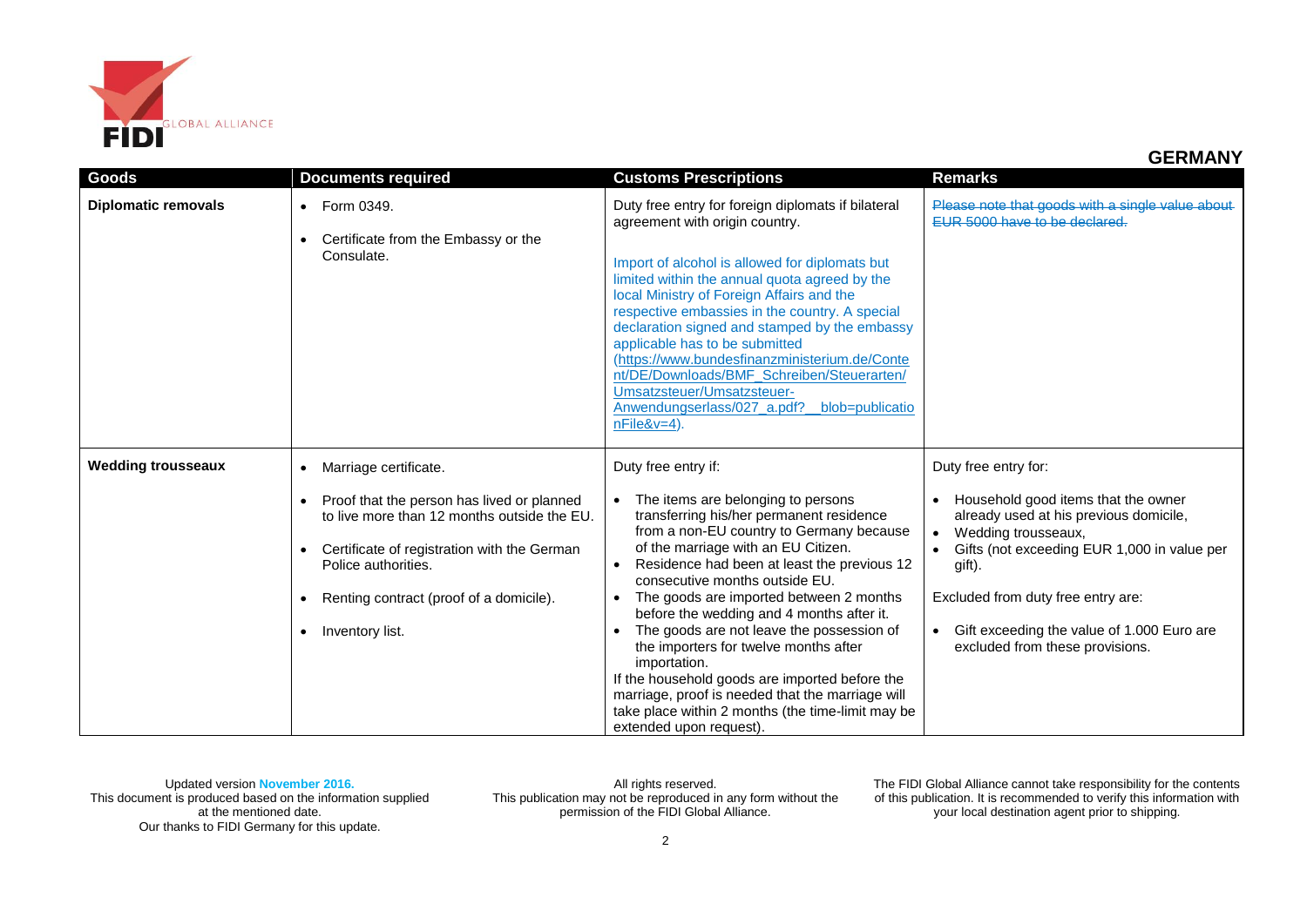

| Goods                                                                                                                       | <b>Documents required</b>                                                                                                                                                             | <b>Customs Prescriptions</b>                                                                                                                                                                  | <b>Remarks</b>                                                                                                                                                                                                                                                                                                                                                                                                                                                                                            |
|-----------------------------------------------------------------------------------------------------------------------------|---------------------------------------------------------------------------------------------------------------------------------------------------------------------------------------|-----------------------------------------------------------------------------------------------------------------------------------------------------------------------------------------------|-----------------------------------------------------------------------------------------------------------------------------------------------------------------------------------------------------------------------------------------------------------------------------------------------------------------------------------------------------------------------------------------------------------------------------------------------------------------------------------------------------------|
| <b>Inheritance</b>                                                                                                          | Justification of the entitlement as heir or<br>legatee.                                                                                                                               | Duty free entry.<br>The inheritor or legatee must have his<br>permanent residence or in the EU.<br>Entry of the inherited goods within 2 years after<br>their coming into his/her possession. | By inherited property it is meant:<br>Used objects for which legatee can furnish proof,<br>that he received the goods from the testator<br>(only in case of death) and that these goods<br>constitute his share of the inheritance or legacy.<br>Excluded from duty free entry are:<br><b>Tobacco and Alcohol</b><br>Commercial vehicles<br>Commercially used objects and equipment<br>(except for portable tools and instruments)<br>Stocks of raw materials, or finished or half-<br>finished products. |
| Vehicles for private use                                                                                                    | Copy of ownership document.<br>$\bullet$<br>Copy of the last registration in a foreign<br>$\bullet$<br>country for a minimum of 6 months prior to<br>shipping the vehicle to Germany. | Duty free entry provided the person who is<br>importing it has used the car for at least 6<br>months before.                                                                                  | After the customs clearance, a technical<br>inspection performed by the vehicle registration<br>office is required. Then a title will be issued.                                                                                                                                                                                                                                                                                                                                                          |
| <b>Commercial vehicles,</b><br>commercial goods and non-<br>portable equipment for<br>craftsmen or self-employed<br>persons |                                                                                                                                                                                       | Subject to payment of duties.                                                                                                                                                                 |                                                                                                                                                                                                                                                                                                                                                                                                                                                                                                           |
| Spirits, wine, tobacco                                                                                                      |                                                                                                                                                                                       | Subject to payment of duties.<br>Import of alcohol is allowed for diplomats but<br>limited within the annual quota agreed by the<br>local Ministry of Foreign Affairs and the                 |                                                                                                                                                                                                                                                                                                                                                                                                                                                                                                           |

All rights reserved. This publication may not be reproduced in any form without the permission of the FIDI Global Alliance.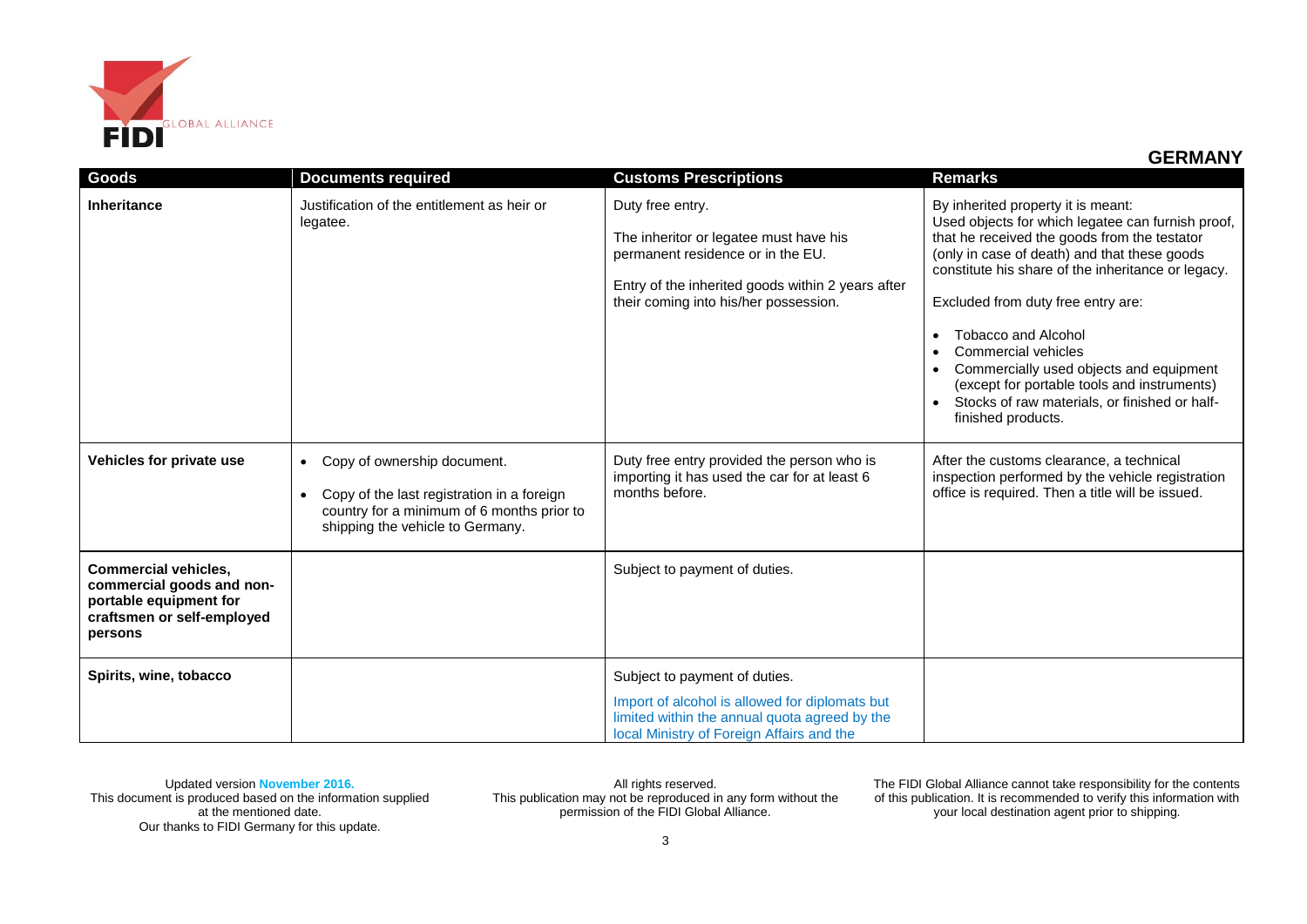

| Goods                                   | <b>Documents required</b>                                                                                                                                                                                                                                                   | <b>Customs Prescriptions</b><br>respective embassies in the country. A special<br>declaration signed and stamped by the embassy<br>applicable has to be submitted<br>(https://www.bundesfinanzministerium.de/Conte<br>nt/DE/Downloads/BMF Schreiben/Steuerarten/<br>Umsatzsteuer/Umsatzsteuer-<br>Anwendungserlass/027 a.pdf? blob=publicatio<br>nFile&v=4. | <b>Remarks</b>                                                                                                                                                                                                                                                                       |
|-----------------------------------------|-----------------------------------------------------------------------------------------------------------------------------------------------------------------------------------------------------------------------------------------------------------------------------|-------------------------------------------------------------------------------------------------------------------------------------------------------------------------------------------------------------------------------------------------------------------------------------------------------------------------------------------------------------|--------------------------------------------------------------------------------------------------------------------------------------------------------------------------------------------------------------------------------------------------------------------------------------|
| Food                                    |                                                                                                                                                                                                                                                                             | Duty free entry, provided in quantities, which can<br>be considered as normal provisions.                                                                                                                                                                                                                                                                   |                                                                                                                                                                                                                                                                                      |
| Meat, including sausage                 |                                                                                                                                                                                                                                                                             |                                                                                                                                                                                                                                                                                                                                                             | The importation of all meat or meat by-products,<br>poultry, fish, milk or milk by-products is<br>prohibited.                                                                                                                                                                        |
| Arms, ammunition,<br>dangerous objects. | German Gun licence.<br>Hunting permit.<br>$\bullet$<br>Valid German permit to import the<br>$\bullet$<br>$weapon(s)$ .                                                                                                                                                      | Importation of objects from the arms register<br>needs an authorisation. Importation forbidden for<br>objects, which are mentioned in Annex 2 of the<br>law on arms.                                                                                                                                                                                        |                                                                                                                                                                                                                                                                                      |
| Pets/domestic animals                   | Every pet (dogs, cats, ferrets) that comes from<br>a third country and is imported into the EC must<br>be:<br>clearly identifiable by microchip or a<br>readable tattoo (microchip obligatory<br>for pets marked after 3 July 2011),<br>properly vaccinated against rabies, | Coming from a third country where rabies occurs<br>or where the epidemic status is unknown, e.g.<br>Turkey, Egypt, Morocco, Tunisia, Thailand or<br>India:<br>a blood test (rabies antibody test) must<br>$\bullet$<br>be carried out before leaving by an EU-<br>approved laboratory in the respective<br>country,                                         | Because of all the waiting periods that have to<br>be respected (for the vaccination and blood<br>test), dogs, cats and ferrets from these countries<br>must be at least seven months old in order to<br>meet the entry conditions as prescribed by the<br>laws on animal epidemics. |

All rights reserved. This publication may not be reproduced in any form without the permission of the FIDI Global Alliance.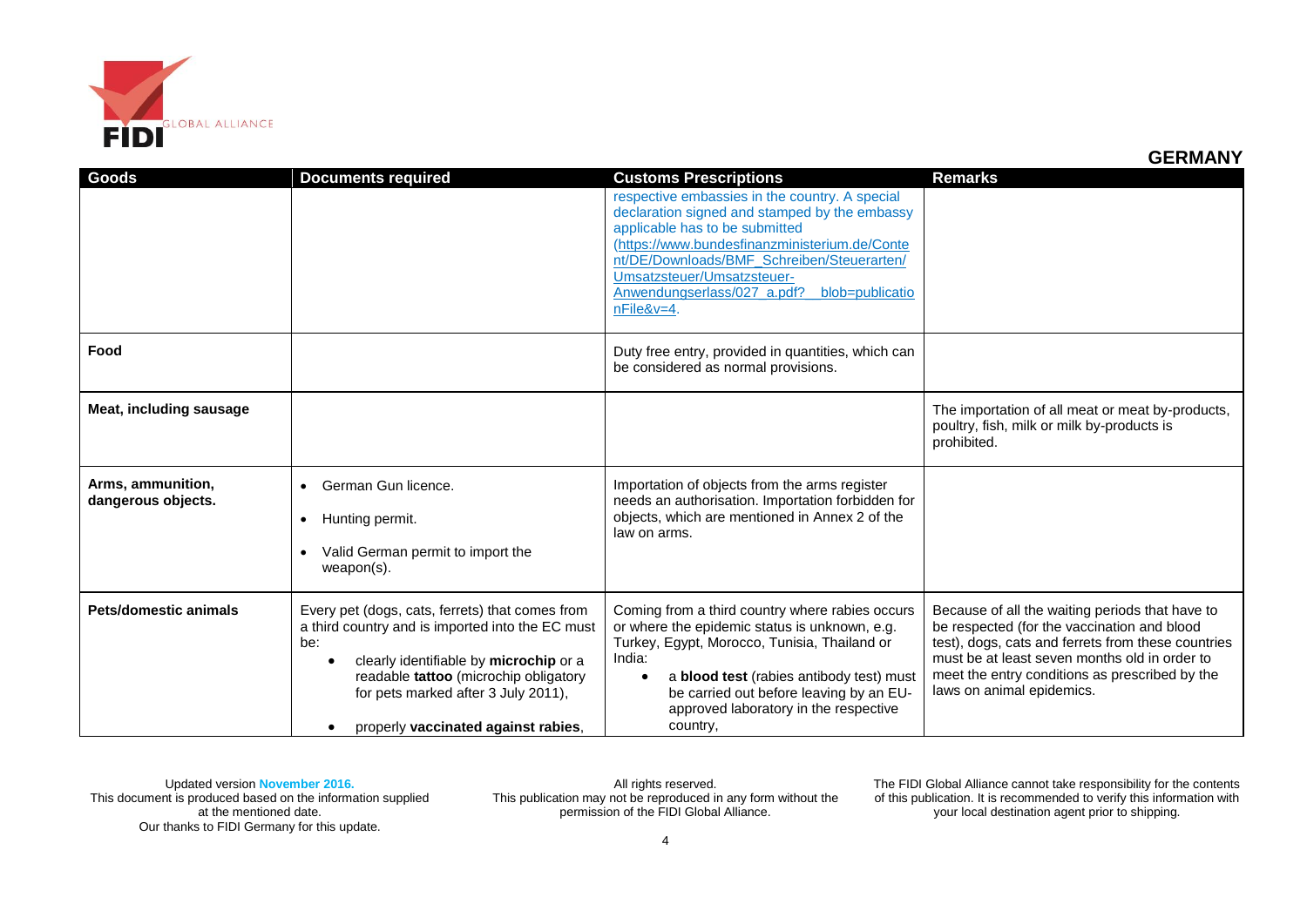

| Goods                  | <b>Documents required</b>                                                                                                                                                                                             | <b>Customs Prescriptions</b>                                                                                                                                                                                                                                                                                                                                                                                                                                                                                                                                                                                                                    | Remarks                                                                                                                                                                                                                                                                                                                                                                                                                                                                                                                                                                                                                                                                                                        |
|------------------------|-----------------------------------------------------------------------------------------------------------------------------------------------------------------------------------------------------------------------|-------------------------------------------------------------------------------------------------------------------------------------------------------------------------------------------------------------------------------------------------------------------------------------------------------------------------------------------------------------------------------------------------------------------------------------------------------------------------------------------------------------------------------------------------------------------------------------------------------------------------------------------------|----------------------------------------------------------------------------------------------------------------------------------------------------------------------------------------------------------------------------------------------------------------------------------------------------------------------------------------------------------------------------------------------------------------------------------------------------------------------------------------------------------------------------------------------------------------------------------------------------------------------------------------------------------------------------------------------------------------|
|                        | accompanied by a veterinary<br>inspector's certificate in which the<br>microchip or tattoo number is<br>indicated. In addition, vaccination<br>certificates and in some cases blood-<br>test details must be carried. | a three-month waiting period must be<br>$\bullet$<br>observed from the date of the blood<br>test until entry EU.                                                                                                                                                                                                                                                                                                                                                                                                                                                                                                                                | It must also be borne in mind that no more than<br>five animals may be brought in.<br>When importing dogs, the law on the restriction<br>of the introduction or importing of fighting dogs<br>is to be respected.<br>This law bans importation of pit-bull terriers,<br>American Staffordshire terriers, bull terriers and<br>hybrids resulting from interbreeding or<br>crossbreeding these breeds with other dogs.<br>The ban also applies to other breeds that are<br>considered dangerous according to regional<br>regulations that apply in the German<br>BUNDESLAND where the dog shall be<br>permanently kept. Further information is<br>available from the local ORDNUNGSAMT (town<br>clerk's office). |
| <b>Forbidden Items</b> |                                                                                                                                                                                                                       | The importation of the below listed articles is<br>only granted under special conditions or<br>forbidden:<br>Mushrooms from Eastern Europe, potatoes, food<br>of animal origin, supplementary means of food,<br>organic seeds, plants, wood, explosives,<br>radioactive stuff, writings which are forbidden by<br>the constitution or pornographic writings,<br>absinthe, methyl alcohol, pure alcohol, narcotics,<br>wine, grape juice and other various foodstuffs<br>and consumer goods in large quantity, which are<br>usually held as provisions, various fodders as<br>well as goods concerned by the Washington<br>protection agreement. |                                                                                                                                                                                                                                                                                                                                                                                                                                                                                                                                                                                                                                                                                                                |

All rights reserved. This publication may not be reproduced in any form without the permission of the FIDI Global Alliance.